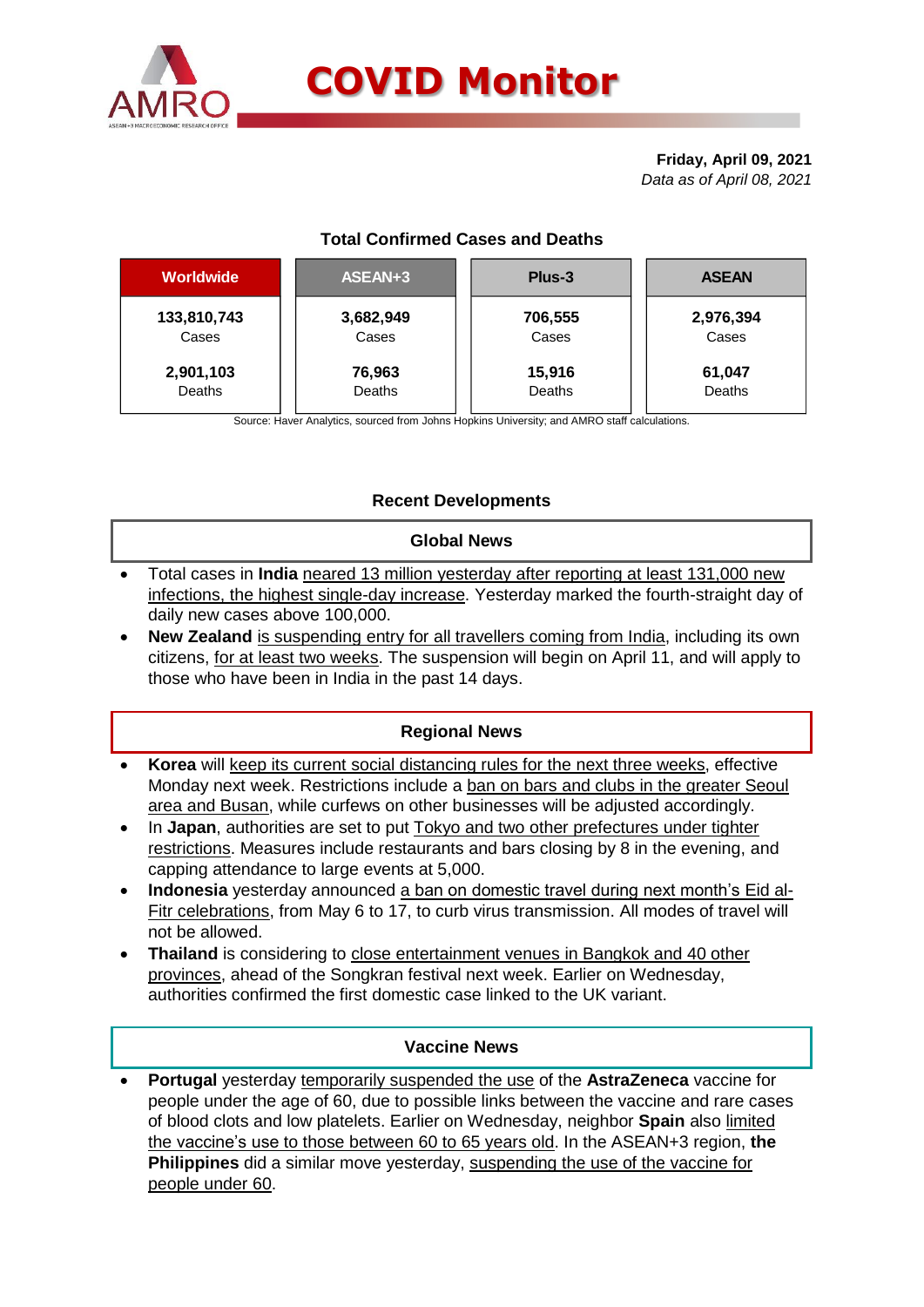| <b>Economy</b>       | <b>Total Cases</b><br>(000) | Cases per 1M<br><b>Population</b> | New Cases <sup>1</sup> | New Cases <sup>1</sup><br>since $2020^2$ | <b>New Cases</b><br>per 1M Pop. <sup>1</sup> | <b>ANew</b><br>$\text{Case}^1$ | Δ% New<br>$\text{Case}^1$ | <b>Total</b><br><b>Deaths</b> | <b>New</b><br>Deaths <sup>1</sup> | <b>Fatality</b><br>Rate (%) |
|----------------------|-----------------------------|-----------------------------------|------------------------|------------------------------------------|----------------------------------------------|--------------------------------|---------------------------|-------------------------------|-----------------------------------|-----------------------------|
| Global               | 133,811                     |                                   | 600,378                |                                          |                                              | 12,164                         | 0.5                       | 2,901,103                     | 10,493                            | 2.2                         |
| ASEAN+3              | 3,683                       |                                   | 20,280                 |                                          |                                              | 2,188                          | 0.6                       | 76.963                        | 314                               | 2.1                         |
| Plus-3               | 707                         |                                   | 3,345                  |                                          |                                              | 733                            | 0.5                       | 15.916                        | 24                                | 2.3                         |
| <b>ASEAN</b>         | 2,976                       |                                   | 16,935                 |                                          |                                              | 1,455                          | 0.6                       | 61,047                        | 290                               | 2.1                         |
|                      |                             |                                   |                        |                                          |                                              |                                |                           |                               |                                   |                             |
| China                | 90                          | 64                                | 23                     |                                          | $\mathbf{0}$                                 | 12                             | 0.0                       | 4,636                         | $\Omega$                          | 5.1                         |
| Hong Kong, China     | 12                          | 1,513                             | 10                     |                                          | $\overline{1}$                               | $\overline{2}$                 | 0.1                       | 205                           | $\mathbf 0$                       | 1.8                         |
| Japan                | 496                         | 3,947                             | 2,730                  |                                          | 22                                           | 626                            | 0.6                       | 9,311                         | 20                                | 1.9                         |
| Korea                | 108                         | 2,080                             | 582                    |                                          | 11                                           | 93                             | 0.5                       | 1,764                         | 4                                 | 1.6                         |
|                      |                             |                                   |                        |                                          |                                              |                                |                           |                               |                                   |                             |
| Indonesia            | 1,553                       | 5,754                             | 5,004                  |                                          | 19                                           | $-38$                          | 0.3                       | 42,227                        | 168                               | 2.7                         |
| Malaysia             | 356                         | 10,709                            | 1,296                  |                                          | 39                                           | 81                             | 0.4                       | 1,308                         | $\overline{4}$                    | 0.4                         |
| Philippines          | 828                         | 7,528                             | 10,310                 |                                          | 94                                           | 1,288                          | 1.3                       | 14,119                        | 117                               | 1.7                         |
| Singapore            | 61                          | 10,623                            | 24                     |                                          | $\overline{4}$                               | 2                              | 0.0                       | 30                            | 0                                 | 0.0                         |
| Thailand             | 30                          | 446                               | 203                    |                                          | 3                                            | 139                            | 0.7                       | 95                            | 0                                 | 0.3                         |
|                      |                             |                                   |                        |                                          |                                              |                                |                           |                               |                                   |                             |
| Brunei Darussalam    | 0.22                        | 479                               | $\mathbf 0$            | Λ                                        | 1                                            | $-1$                           | 0.2                       | 3                             | $\Omega$                          | 1.4                         |
| Cambodia             | 3.03                        | 181                               | 79                     |                                          | 5                                            | $-8$                           | 2.9                       | 24                            | 1                                 | 0.8                         |
| Lao PDR              | 0.05                        | $\overline{7}$                    | $\mathbf 0$            |                                          | $\overline{0}$                               | $\Omega$                       | 0.0                       | $\Omega$                      | $\Omega$                          | 0.0                         |
| Myanmar              | 142.55                      | 2,671                             | 12                     |                                          | $\overline{0}$                               | $-10$                          | 0.0                       | 3,206                         | 0                                 | 2.2                         |
| Vietnam              | 2.67                        | 28                                | $\overline{7}$         |                                          | $\Omega$                                     | $\overline{2}$                 | 0.3                       | 35                            | 0                                 | 1.3                         |
|                      |                             |                                   |                        |                                          |                                              |                                |                           |                               |                                   |                             |
| Australia            | 29                          | 1,131                             | 8                      | $\overline{\mathcal{N}}$                 | $\mathbf{0}$                                 | $-5$                           | 0.0                       | 909                           | $\mathbf 0$                       | 3.1                         |
| <b>Brazil</b>        | 13,280                      | 62,826                            | 62,859                 |                                          | 297                                          | $-11,380$                      | 0.5                       | 345,025                       | 2,820                             | 2.6                         |
| France               | 4,904                       | 75,453                            | 204,799                | $\mathcal{A}_{\mathbf{a}}$               | 3.151                                        | 166,430                        | 0.7                       | 97.422                        | 2,111                             | 2.0                         |
| Germany              | 2,967                       | 35,754                            | 14,352                 |                                          | 173                                          | $-3,036$                       | 0.5                       | 78.049                        | 175                               | 2.6                         |
| India                | 12,929                      | 9,440                             | 89,349                 |                                          | 65                                           | 24,138                         | 0.7                       | 166.862                       | 495                               | 1.3                         |
| United Kingdom       | 4,385                       | 65,199                            | 4,955                  |                                          | 74                                           | 507                            | 0.1                       | 127,224                       | 66                                | 2.9                         |
| <b>United States</b> | 30,879                      | 93,275                            | 65,514                 |                                          | 198                                          | 215                            | 1.2                       | 557,780                       | 992                               | 1.8                         |

#### **ASEAN+3 and Selected Economies: Confirmed COVID-19 Cases and Deaths**

Source: Haver Analytics, sourced from Johns Hopkins University; and AMRO staff calculations.

1/ Values show the 7-day average.

2/ Since January 31, 2020.

# **ASEAN+3 and Selected Economies: Total Vaccines Administered**

#### **ASEAN+3 and Selected Economies: Vaccinations and Aspired Population Coverage**





and AMRO staff calculations. Note: Single vaccination doses only. This does not measure the number of people vaccinated, as two doses are required

with most available vaccines. Data is reported at irregular

intervals; numbers show latest available.

Sources: Our World in Data via Haver Analytics; various media sources; Economist Intelligence Unit; and AMRO staff estimates and calculations. Note: Percent of population vaccinated shows total administered doses divided by two to reflect the two-dose regime of most vaccines—it does not necessarily reflect the actual number of fully vaccinated people. Aspired 2021 targets and completion dates of widespread vaccination are goals, forecasts, or estimates.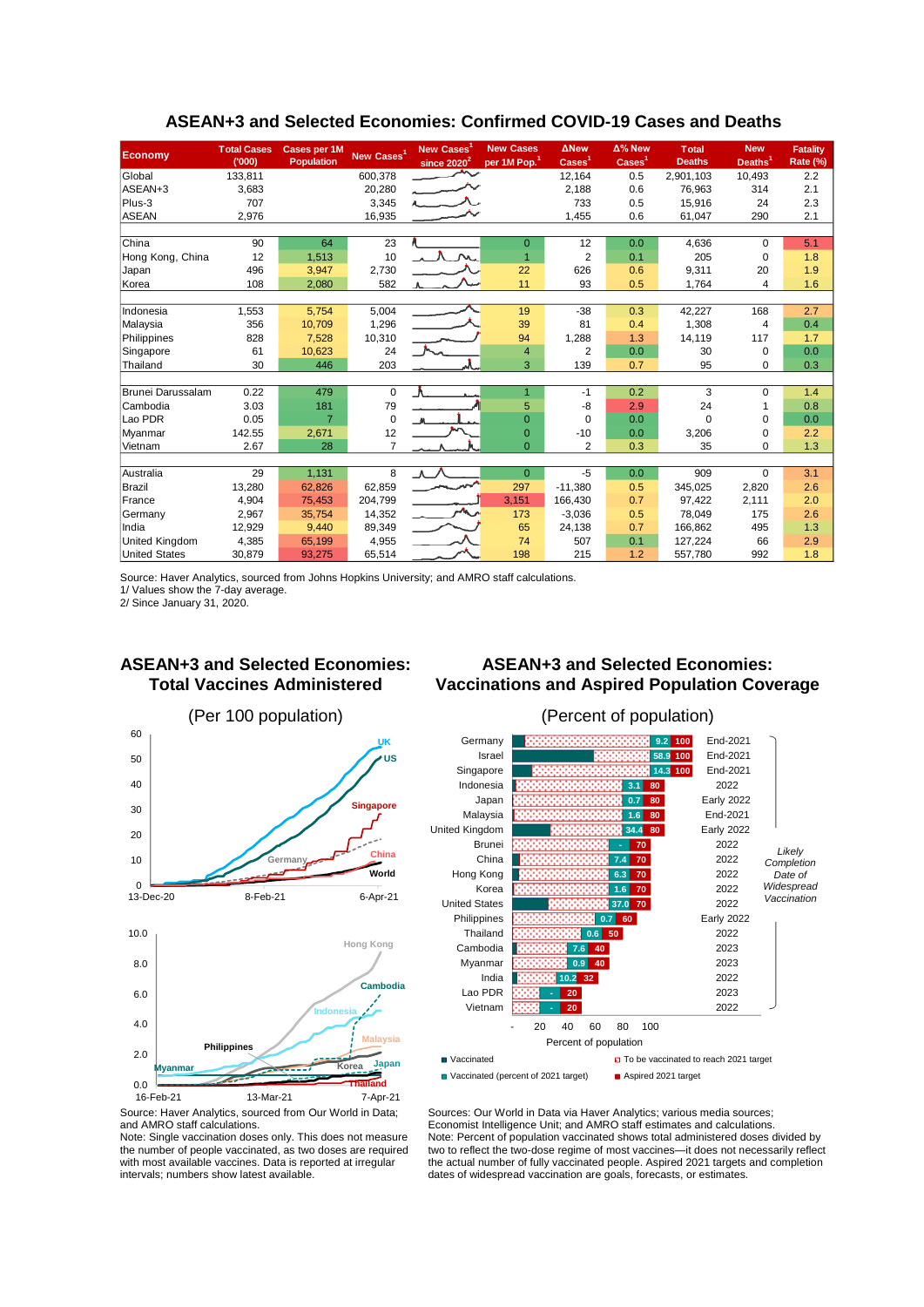

Source: Haver Analytics, sourced from Johns Hopkins University; and AMRO staff calculations. 21-Jan-20 16-Jun-20 10-Nov-20 06-Apr-21



Source: Haver Analytics, sourced from Johns Hopkins University; and AMRO staff calculations.